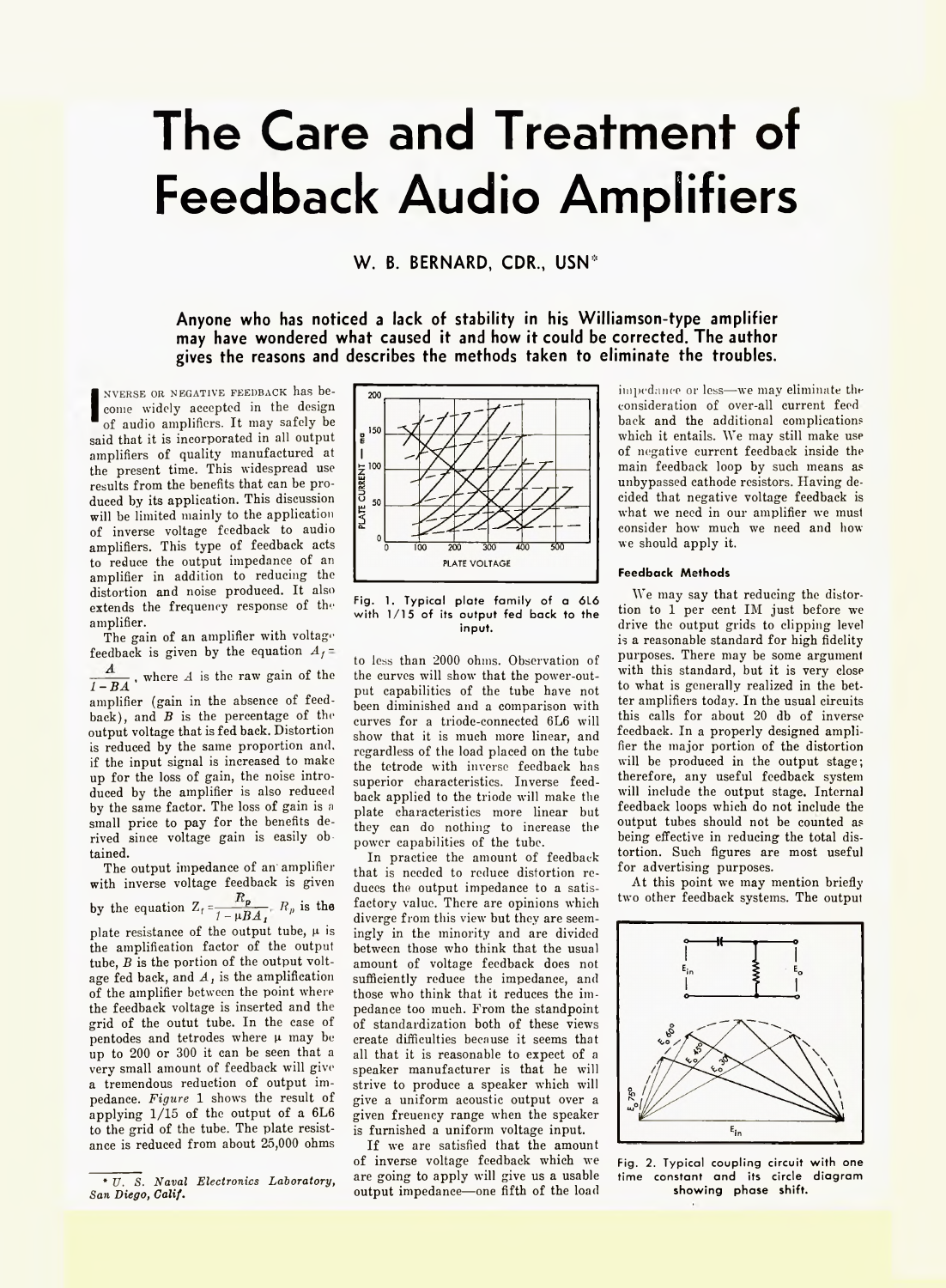tube cathodes are sometimes returned to the ends of a secondary or tertiary winding on the output transformer which is so phased that the voltages produced in this winding oppose the grid to cathode signal voltages. This connection is very' effective in reducing' distortion and output impedance, but has the disadvantage that special output transformers are required. It is generally used with some type of over-all feedback system because if over 6 to 10 db of feedback is applied by this method the voltage required from the driver stage becomes difficult to furnish without encountering appreciable distortion in the driver stage.

The screen grids of the output tubes may be tapped up on the primary of the output transformer in the Ultra-Linear connection. This connection slightly reduces the output power available from a given set of tubes for a specified voltage supply condition, but it also allows the screen voltage to be increased so that this loss in power output capabilities may be recovered. This system is also usually used with some over-all feedback system since only 5 or 6 db of feedback may be applied thereby, and because it does not reduce distortion by the same factor that it reduces gain. It is useful, however, to reduce the output impedance of the tubes at very high frequencies when phase shifts in other parts of the circuit reduce the effectiveness of the over-all feedback loop for this purpose. This connection also requires a special transformer and such, transformers are now available at about the same price as equivalent transformers without the screen taps.

Over-all voltage feedback is customarily obtained from the plates of the output tubes or from the secondary of the output transformer. Although some commercial amplifiers have been produced which take the feedback voltages from the plates of the output tubes, such systems have very serious disadvantages. First they do not remedy any defects in the output transformer response or distortion characteristics. Second, they place severe requirements upon the power-supply filtering and the balance between the halves of the primary of the output transformer if they are not to increase the hum in the output of the amplifier. This situation results because such a system acts to reduce, at the plates of the output tubes, any signal that is not present in the amplifier ahead of where the feedback voltage is introduced. If there is any hum voltage present at the center tap of the output transformer, the feedback will act to reduce the amount of hum at the plates of the tubes to less than the amount at the center. Therefore, there will be hum currents flowing in the halves of the outputtransformer primary. These currents are out of phase but even so they will pro-



Fig. 3. Circle diagrams for circuits having more than one time constant within the feedback loop.

duee a voltage in the secondary of the transformer unless the currents are equal and the halves of the transformer primary are exactly balanced.

A special case of feedback is the connection of a network from the plate to the grid of a single stage. Such a system does not reduce the gain of the stage around which it is connected but reduces the gain of the previous stage by reducing the load resistance into which the previous stage works. Because such a system may offer an abnormally low load to the previous stage it may produce more distortion in the driver stage than it reduces in the output stage. In a highquality amplifier it should not be used where the signal voltage exceeds a volt or two.

Finally we may consider the system where the feedback voltage is taken from the secondary of the output transformer. This has the advantage that in addition to reducing noise and distortion in the remainder of the amplifier it also reduces the distortion and the variation of frequency response caused by deficiencies of the output transformer. It has the disadvantage that the amount of feedback which can be applied may be more limited by the considerations of stability than is the case when the feedback voltage is taken from the primary of the output transformer.

## **Possibility of Oscillation**

When we previously considered the feedback gain equation we were thinking of the mid-frequency situation where *A* is positive and *B* is negative thus making  $-AB$  a positive number. At

frequency extremes -4 is no longer a positive real number. It becomes complex and may lie in any of the four quadrants. *B* may also change phase and magnitude with frequency. If AB becomes 1 or greater in magnitude and is a positive real number the amplifier will be subject to oscillation.

This situation may be avoided by insuring that the phase shifts around the entire feedback loop do not add up to 180 deg. until the quantity *BA* is less than one.

The difficulty of achieving the above requirement for stability will depend upon the design of the amplifier. At very low frequencies each *RC* coupling circuit may be considered as one time constant, and a resistor shunted by an inductance may also be considered one time constant. The output transformer may be considered as one time constant at low frequencies. At very high frequencies a resistor shunted by a capacitance is one time constant. At very high frequencies the output transformer is a much more complex device and if the speaker-system impedance increases so that the transformer may be considered to be operating unloaded it may be considered to be roughly the equivalent of two time constants.

Each time constant represents a phase shift which may reach a maximum of 90 deg. *Figure* 2 shows the circle diagram representing the action of one time constant. When the phase shift is 90 deg. the output voltage is zero so a feedback loop containing two time constants is stable because the gain approaches zero when the total phase shift approaches 180 deg. *Figure* 3 shows the results of having a larger number of time constants within the feedback loop. If we have three equal time constants within the loop the voltage gain around the loop will be reduced by a factor of 8, or 18 db, when the phase shift is 180 deg. In this case we could have about 12 db of inverse feedback and a safety margin of 6 db to allow for changes of gain due to aging of components and replacement of tubes. With four equal time constants the loss in voltage gain at 180 deg. phase shift is 4, or 12 db. This allows 6 db of feedback and 6 db for a safety factor. Since we may have as many as five time constants in an amplifier we must look for some solutions to the phase shift-gain problem if we are to apply the 20 db of feedback that we mentioned earlier.

#### **Remedies**

What remedies are available to reconcile the conflicting requirements of distortion reduction and of maintaining stability? The first and easiest method which we can adopt is to stagger the *( Continued on page 65)*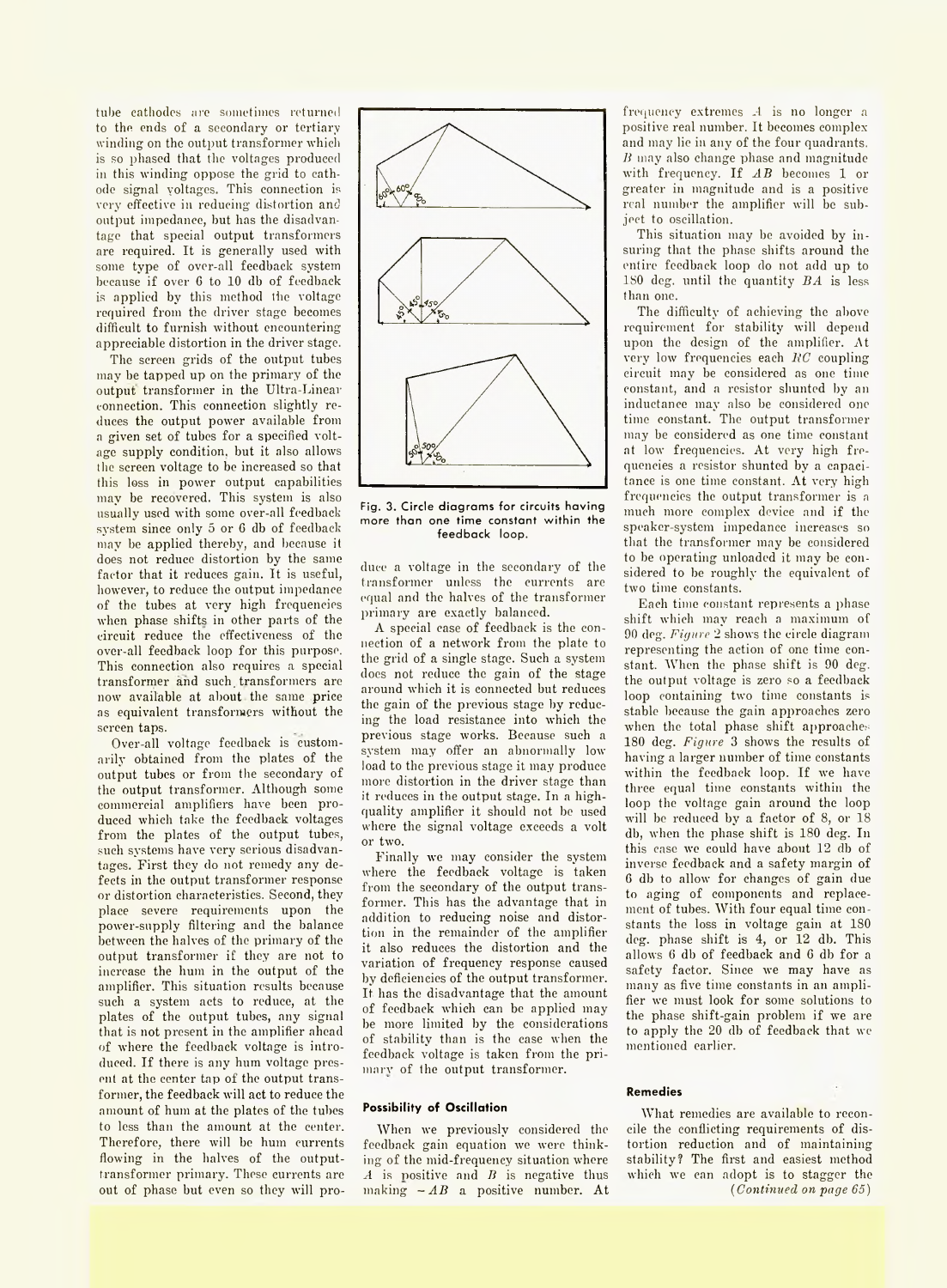values of the time constants of the various stages. Thus in the case of a threetime-eonstant circuit if we design so that one of the time constants is approaching 90 deg. when the other two are just past 45 deg., let us say one circuit at 80 deg. and two at 50 deg., we will have system which will allow the application of 20 db of feedback with almost 10 db of safety margin.

Since the Williamson type amplifier is a very popular type, let us study it in detail. An analysis of the circuit in *Fig.* 4 shows that it has three time constants at low frequencies— two *EC* coupling circuits and the output transformer; therefore we should be able to maintain low frequency stability with 20 db of feedback.

Because it is much easier to obtain response at low frequencies by the use of *EC* circuits than by means of transformers it is evident that we should have the longer time constants in the *EC* coupled stages. We should try to approach a 10-to-l ratio between the time constant of at least one of the *EC* stages and the transformer primary inductance-plate to plate load combination. Such a long *EC* constant is difficult to obtain in the output stage of the Williamson since the output tubes are operated at a high plate dissipation which requires that the grid leak resistors be kept low in value to prevent the tubes from running away from the effects of ion currents or grid emission. The size of the coupling capacitors is similarly limited by the considerations of leakage and physical size. The time constant in the output grids is made about 1/40 sec. and the constant of the driver grid circuit is made about 1/S sec. Exact calculations on the low-frequency characteristics of the amplifier are complicated by the fact that the primary inductance of the output transformer may change appreciably with a change of signal level; therefore, the time constant of the transformer will change with signal level.

At very high frequencies the problem of insuring stability is much more complicated because we have five time constants to deal with, two of which are tied to the characteristics of the output transformer. Even if it were easily possible there would be no advantage of making all the other time constants shorter than those of the transformer, since it is possible that the transformer alone could give 180 deg. phase shift before the gain around the feedback loop was reduced to one. It is therefore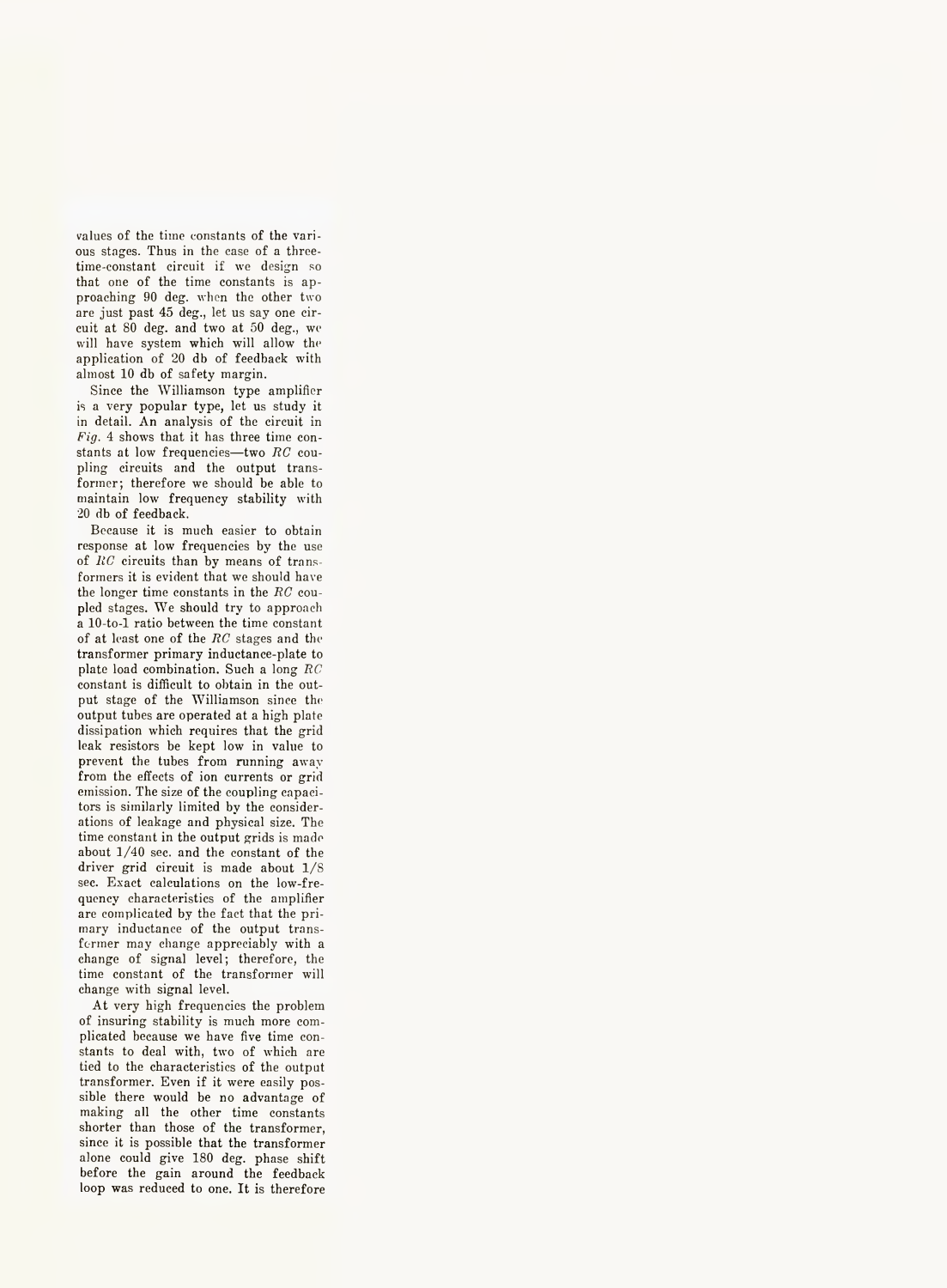

Fig. 4. Simplified schematic of a Williamson-type amplifier. Network shown dotted in plate circuit of first tube will change amplitude and phase response.

necessary to design the other stages so that the response of the whole circuit is down considerably before the resonant frequency of the transformer is reached. It is for this reason that it is necessary to have a transformer with good high-frequency response in order to obtain satisfactory operation in a feedback amplifier.

Although feedback will compensate for a great deal of loss within the band pass of an amplifier, an examination of the basic feedback gain equation will show that such a loss comes off the top of the amplification. That is, when the "raw" gain of the amplifier is reduced the over-all gain remains almost constant and the gain reduction due to feedback and with it the distortion reduction are diminished almost as much as the raw gain. For this reason the benefits of the feedback will be lost to about the same extent that the raw gain is lost. With such a limitation it is desirable to make

two of the  $RC$  time constants somewhat longer than those of the transformer and give special treatment to the other one. A step circuit connected from the plate of the input amplifier to ground, shown dotted in *Fig.* 4, can be added. Such a network will cause the first stage to have an amplitude and phase response as shown in *Fig.* 5. This response coupled with the response of the other two resistance-coupled stages can give a system that is just barely stable. A little margin of safety can be realized by making *B* a complex quantity with phase characteristics the opposite of those of *A.* This may be done by shunting all or part of the feedback resistor with a capacitor. In *Fig.* 4 all of the resistor is shown shunted.

# **Testing Procedures**

Since very few individual experiment-

Fig. 5. Effect of network of Fig. 4 on amplitude and phase response.

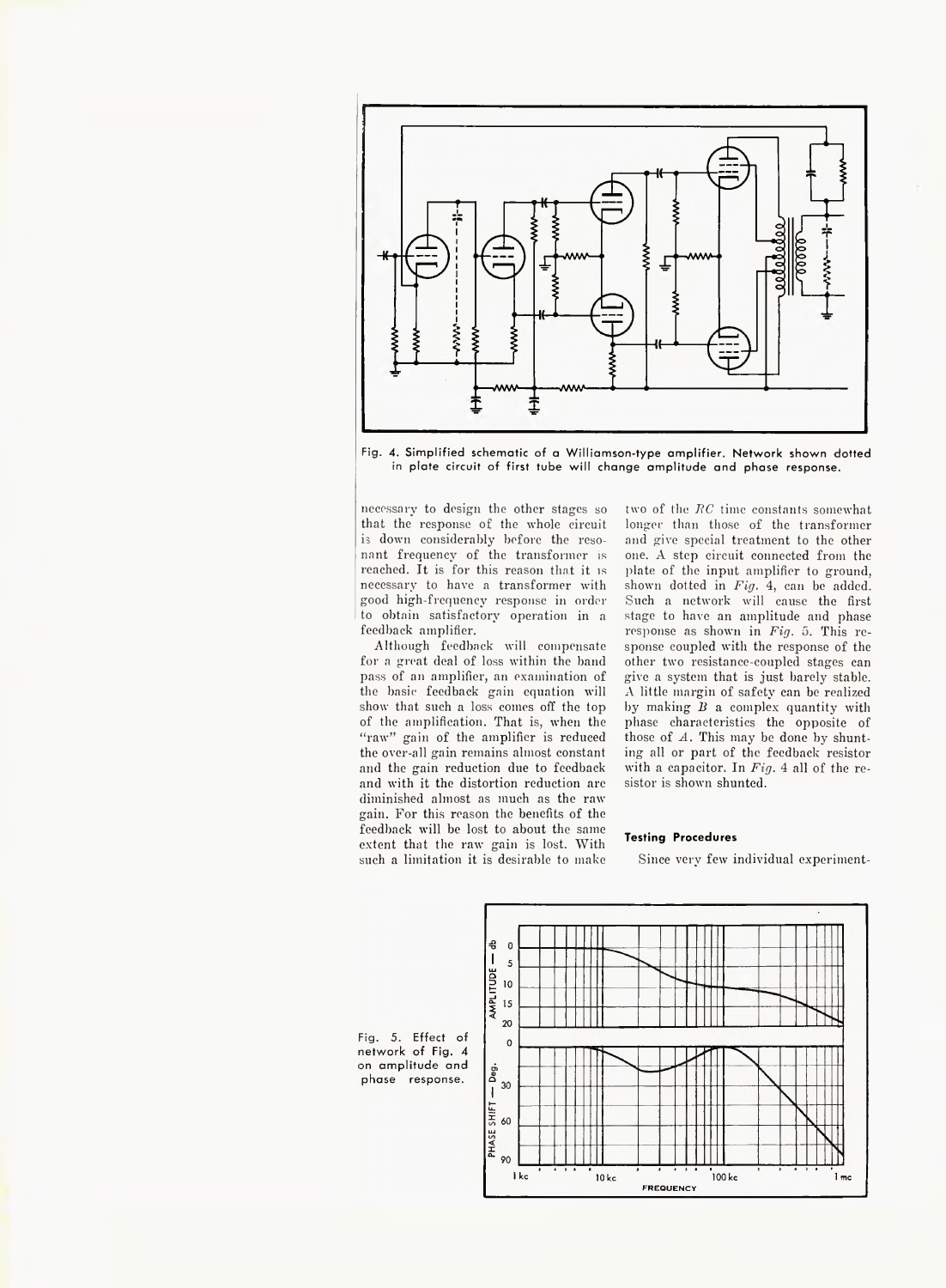

Fig. 6. 'Scope pattern showing ringing on 10,000-cps square wave.

ers or hobbyists who build audio amplifiers have phase meters or access to them and very few have audio oscillators with a range of 1 to 100,000 cps, the preceding information is of interest mainly for background purposes. With the minimum equipment which one should have available in order to adjust high-fidelity



Fig. 7. When small capacitor is added across output circuit, oscillation increases.

systems the practical aspects of the stability problem can be worked out. This minimum of equipment consists of an audio oscillator which produces sine and square waves at frequencies up to 10,000 cps and an oscilloscope which will display these waveforms. Host oscilloscopes have response up to 100,000 cps and are thus adequate to reproduce a 10,000 cps square wave. An oscilloscope with a slow sweep speed of about two seconds is very useful for the investigation of the lowfrequency response of the amplifier to transients, but essentially the same information can be obtained by watching a meter needle or a speaker cone when transients are fed into the amplifier. If only a sine wave oscillator is available a simple clipper can be built to change the sine waves to square waves.

Once an amplifier is finished it should be turned on with a resistance load connected to the terminals and the feedback loop disconnected. An oscilloscope should

be connected across the load and the audio oscillator connected to the input of the amplifier. The oscillator should be adjusted to furnish a small signal and the oscilloscope should be set up so that a trace of a convenient size is visible on the screen. Next the feedback network should be connected. If the amplitude of the trace on the 'scope screen is reduced you have everything hooked up correctly. If the amplifier goes into violent oscillation at some medium frequency it is necessary to reverse either the primary or the secondary leads of the output transformer. If instead of achieving a reduction of height of the trace when the transformer connections are correct you get very high frequency oscillations you have an amplifier which is unstable with the amount of feedback used and the amount of feedback should be reduced until steps are taken to increase the stability of the amplifier.

It may also happen that the amplifier is unstable at low frequencies which will be evidenced by motorboating which may either be spontaneous or be dependent upon being initiated by some transient. In this case also the amount of feedback should be decreased until the amplifier is stable so that means of increasing the margin of stability can be explored.

Taking the high-frequency troubles first; after stability has been restored by decreasing feedback a 10,000-cps square wave should be applied to the input of the amplifier. The wave form shown on the oscilloscope will be likely to have the appearance of *Fig.* 6 which shows violent ringing on the top of the 10,000-cps square waves. A .005  $\mu$ f capacitor connected across the load resistor gives the waveform shown in *Fig. 7.* The capacitor lowers the resonant frequency of the output and thereby reduces the stability of the amplifier. *Figure 7* shows that the amplifier is almost in continuous oscillation. When the step circuit



Fig. 8. Addition of network of Fig. 4 reduces ringing appreciably.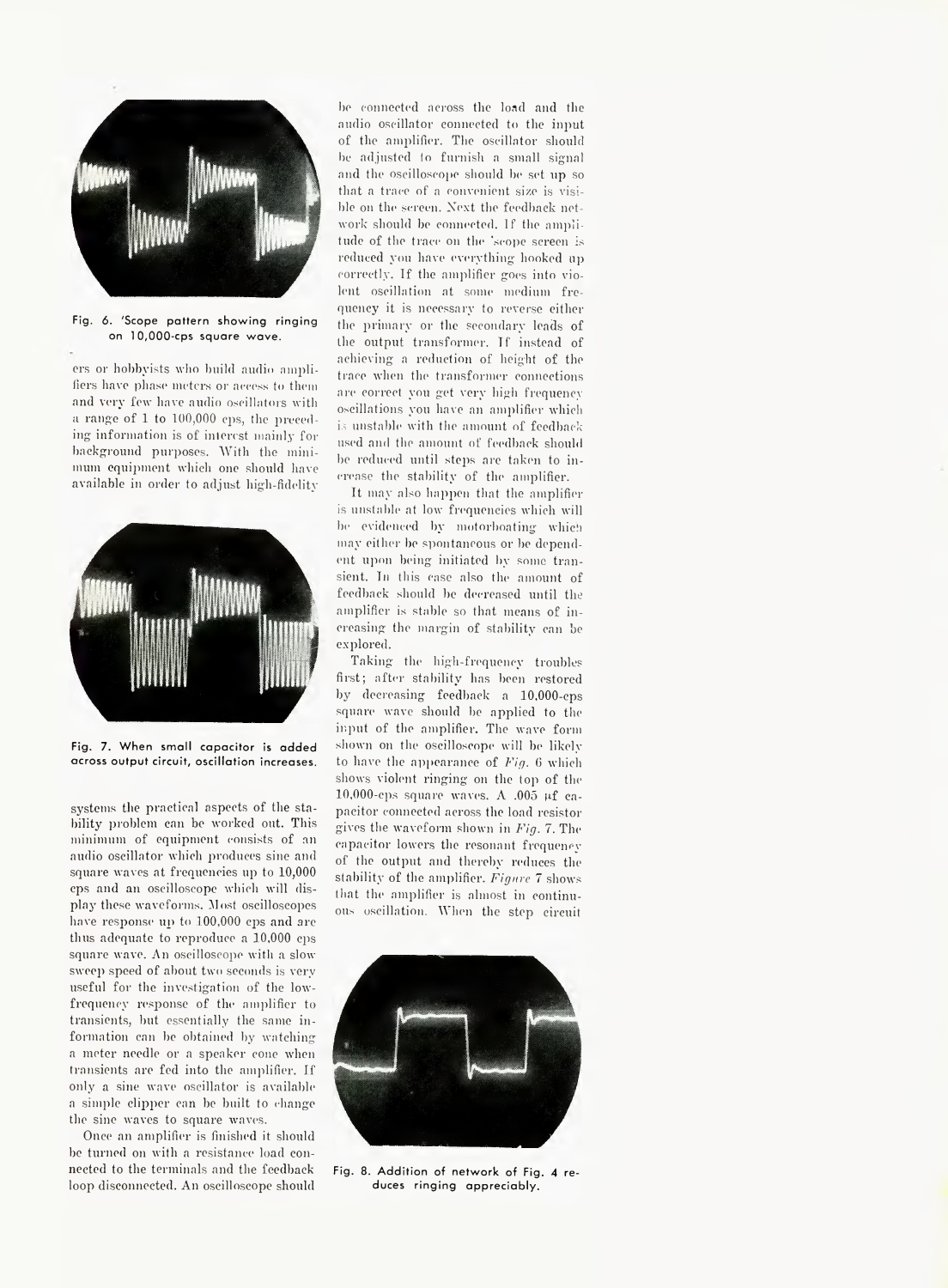

Fig. 9. Capacitor across output emphasizes overshoot of amplifier, even with Fig. 4 network in place.

of 4700 ohms and .OOlpf is connected from the plate of the first tube to ground the waveform of *Fig.* 8 is produced. There is a slight overshoot on the leading edge of the wave. This overshoot is emphasized when a .05-nf capacitor is



Fig. 10. Adding small capacitor across feedback resistor of amplifier changes pattern of Fig. 9 to this.

put across the load as shown in *Fig.* 9.  $A$  150- $\mu\mu f$  capacitor across the feedback resistor removes the overshoot as shown in *Fig.* 10. Capacitors up to ,05pf make no appreciable difference when connected across the load.

The component values listed above may not be exactly correct in all cases, but they give a starting point and with most Williamson-type amplifiers with quality transformers the correct values will probably not be too much different from the ones listed. If the steps listed above do not cure your difficulties a 47 ohm resistor and 0.1-pf capacitor in series should be connected across the output terminals. This combination serves to load the transformer secondary at very high frequencies thus reducing the phase shift introduced by the trans-

# former.

As the stability of the amplifier is increased the feedback may be increased until the desired amount has been reached. The margin of safety remaining may be estimated by connecting capacitors in the order of .002 to .02µf across the output terminals of the amplifier. If a capacitance of .005µf or greater across the terminals does not cause the amplifier to go into oscillation at some high frequency, the high-frequency stability is probably satisfactory.

It may he that, in the process of achieving high-frequency stability and increasing the feedback, low-frequency instability has appeared. Because most amplifiers have less potential phase shift and also because inferior transformers actually decrease the problem of attaining and maintaining low-frequency stability the low-frequency problem is not likely to be so acute. Generally the increase of coupling capacitors and grid leaks to the maximum desirable values will take care of the problems.

*Figure* 11 shows the effect of a transient upon an amplifier which is marginally stable. After more than a second the oscillations started by the transient have not nearly damped out. *Figure* 12 shows the improvement of low-frequency stability which was accomplished by increasing the time constant of the driver circuit grids and decreasing the time constant of the input circuit which is outside the feedback loop. *Figures* 13 and 14 show the improvement in overload recovery which were accomplished by the same changes. Once a stage within the feedback loop is driven beyond its dynamic range the feedback is no longer effective because there is little if any incremental amplification present. That is to say that additional input gives little or no additional output; therefore, if there is no gain there can be no gain reduction and consequently no distortion reduction. It is most desir-



Fig. 11. Effect of transient on an amplifier which is marginally stable.